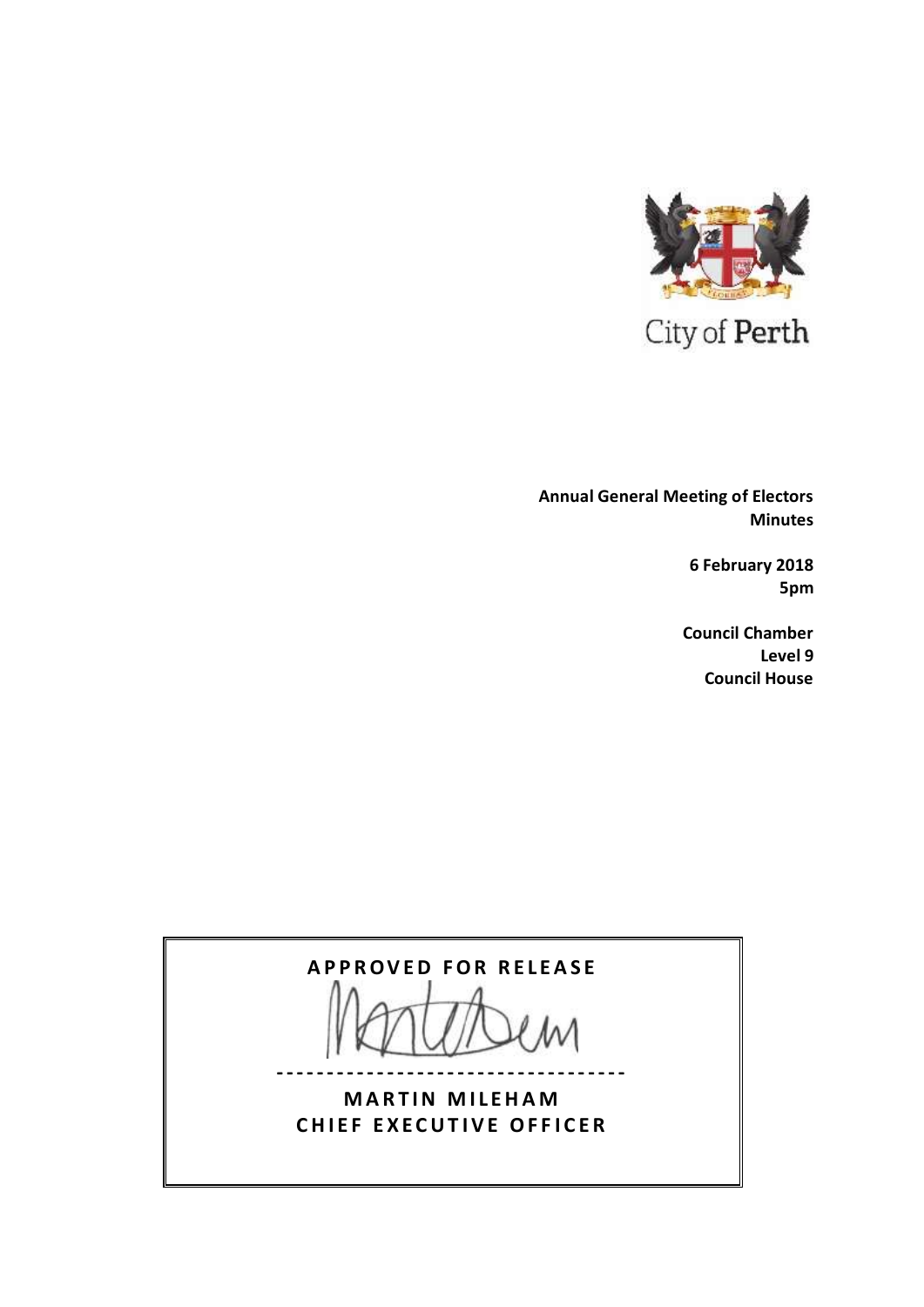

City of Perth

**Annual General Meeting of Electors Minutes** 

> 6 February 2018 5pm

**Council Chamber** Level 9 **Council House** 

Minutes to be noted at the next Ordinary Council meeting.

| THESE MINUTES ARE HEREBY CERTIFIED AS |  |  |  |
|---------------------------------------|--|--|--|
| <b>NOTED</b>                          |  |  |  |
| PRESIDING MEMBER'S SIGNATURE          |  |  |  |
|                                       |  |  |  |
| <b>DATE</b>                           |  |  |  |
|                                       |  |  |  |

COP - SA5AY041001908 1/5/'18 10:37 AM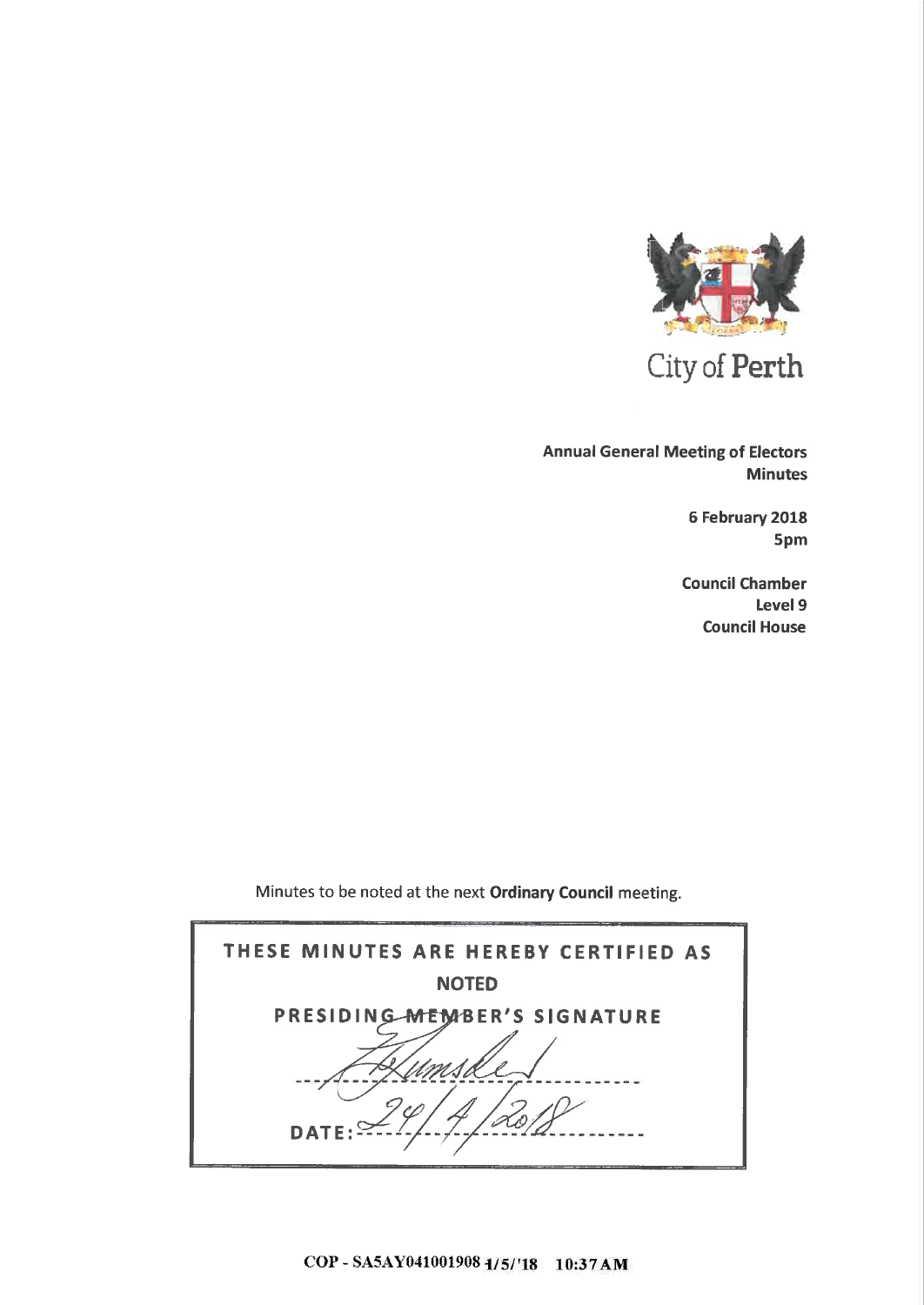# **MINUTES 6 FEBRUARY 2018**

Minutes of the **Annual General Meeting of Electors** of the City of Perth in Council Chamber, Ninth Floor, Council House, 27 St Georges Terrace, Perth on **Tuesday, 6 February 2018**.

## **Members in Attendance:**

The Rt Hon, Lord Mayor, Ms Lisa-M. Scaffidi Presiding Member Cr Adamos Cr Barton Cr Davidson Cr Green Cr Harley Cr Hasluck

### **Officers:**

| Mr Mileham    | <b>Chief Executive Officer</b>                    |
|---------------|---------------------------------------------------|
| Mr Mianich    | <b>Director Corporate Services</b>                |
| Ms Moore      | <b>Director Community and Commercial Services</b> |
| Mr Crosetta   | Director Construction and Maintenance             |
| Ms Barrenger  | Director Planning and Development                 |
| Ms Battista   | Director Economic Development and Activation      |
| Mr Ridgwell   | <b>Manager Governance</b>                         |
| Ms Rutigliano | Governance Officer                                |

## **Apologies/Leave of Absence:**

Cr Chen (absent) Cr Limnios (absent)

Seven members of the public were present Four members of staff were present Two members of the media were present

### **1. Declaration of Opening and Welcome**

**5.02pm** The Presiding Member declared the meeting open.

## **2. Lord Mayor's Message**

My full foreword is included in the published document but I will take this opportunity to comment on a few highlights:

- Since the City of Perth Act came to effect in July 2016, the City is formally recognised as the State's capital city local government authority;
- This means a greater responsibility not only to its ratepayers, but to the Western Australian community;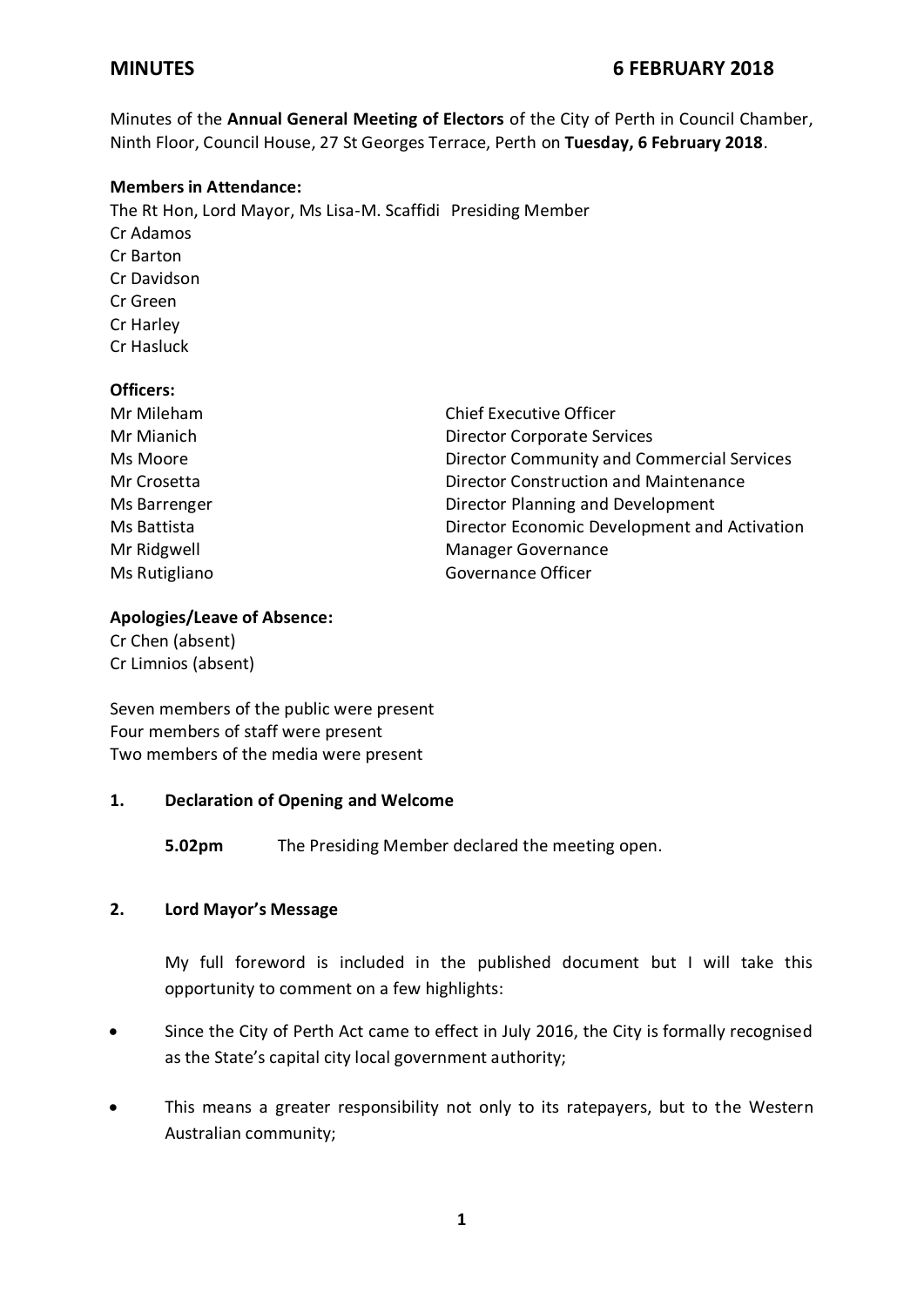- Acknowledging this important role in tourism, business and economic development, the City of Perth has renewed its focus on enhancing Perth's liveability by stimulating economic activity to achieve its vision for a vibrant, connected and progressive capital city;
- In addition to Perth's established sectors, the City's role in industry sector development will help bolster Perth's international profile as a liveable and attractive city;
- This will be achieved by ongoing support for emerging industries such as education, agribusiness, medical research, technology and innovation;
- Positioned as a global destination of choice, Perth has continued to score highly in liveability rankings over the past decade, maintaining its status as the seventh most liveable city in the world;
- With an overall sponsorship budget of more than \$4.5 million in 2016/17, the City's involvement in  $-$  and support of  $-$  a range of events this past year has allowed Perth to continue to thrive, with sponsorship across a range of disciplines including the arts, culture, sport, education, technology, tourism, various community events and much more;
- We recognise the importance of supporting our community by funding events that bring visitors to the heart of Perth and drives our local economy;
- This year the City additionally progressed with the implementation of the Urban Forest Plan, which will deliver increased canopy cover and reduced temperatures, providing more sustainable water management;
- The City also remains focused on improvements to community safety infrastructure, with the expansion and digitalisation of its CCTV network;
- Over the next five years, revitalisation of Perth's East End will be a priority for the City, with medium and long-term plans already underway;
- Council's decision to extend the highly successful Barrack Street Improvement Model will additionally provide opportunities for businesses to capitalise on streetscape enhancements and activate public spaces;
- The City's plan also includes significant investment in the Wellington Square neighbourhood precinct and an enhancement program for McLean Lane to activate and modernise the space;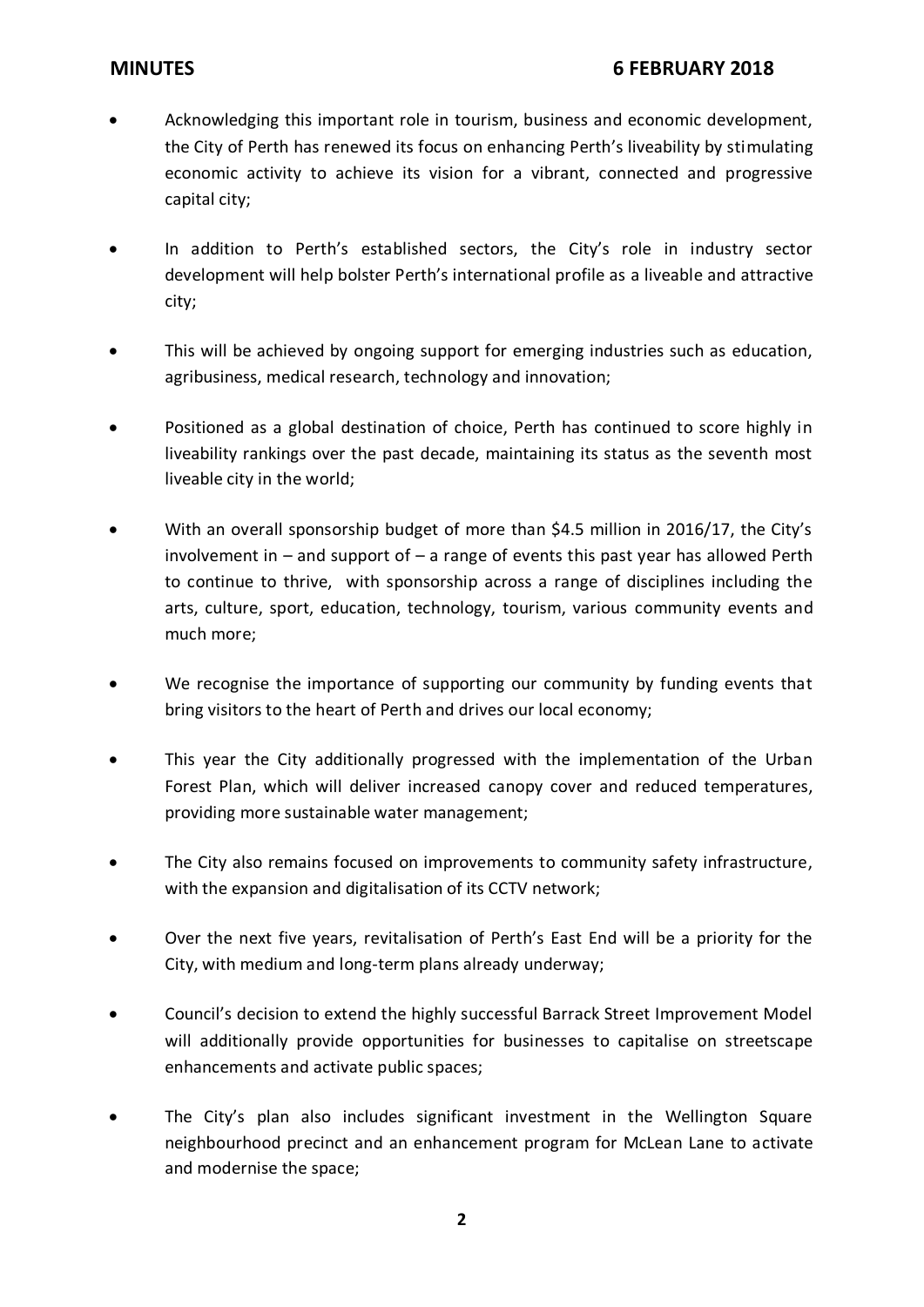- Moreover, landmark State Government projects such as Elizabeth Quay, Perth City Link, the new Perth Stadium and the WA Museum redevelopment will continue to elevate Perth's status as a truly global city; and
- The City of Perth looks forward to delivering a continued high quality service to the community in the coming years and we thank you for your interest and attendance tonight.

## **3. Financial Statements Overview**

The Director Corporate Services provided an overview of the financial statements for the year ended 30 June 2017 and spoke on the following matters contained in the Annual Report:

- A copy of the 2016/17 Annual Financial Statements is included in the Annual Report *(made available to those present)*;
- Revenue for the Financial Year was \$201.1m excluding capital grants and contributions;

|                                   | 2016/17 | 2015/16 |
|-----------------------------------|---------|---------|
| Rates                             | 43.8%   | 43.5%   |
| Parking Revenue                   | 36.1%   | 38.3%   |
| Fines & Costs                     | 4.4%    | 4.7%    |
| <b>Rubbish Collection Fees</b>    | 4.2%    | 3.9%    |
| Other Fees & Charges              | 3.2%    | 3.4%    |
| Investment Income                 | 2.6%    | 2.5%    |
| <b>Grants &amp; Contributions</b> | 1.4%    | 0.8%    |
| Other Income                      | 4.3%    | 2.9%    |

Revenue mix was as follows:

 The number of rateable properties in the City grew to 18,222 of which 1,931 paid the minimum rate. The breakdown of property types was as follows:

| Type        | #      |
|-------------|--------|
| Commercial  | 2,466  |
| Office      | 2,414  |
| Residential | 13,260 |
| Vacant Land | 82     |
|             | 18,222 |

- Operating Expenditure for the year was \$197.4m;
- The City's operating expenses included employee costs \$76.2m, parking levies paid to the State Government of \$17.4m and donations and sponsorships of \$5.1m;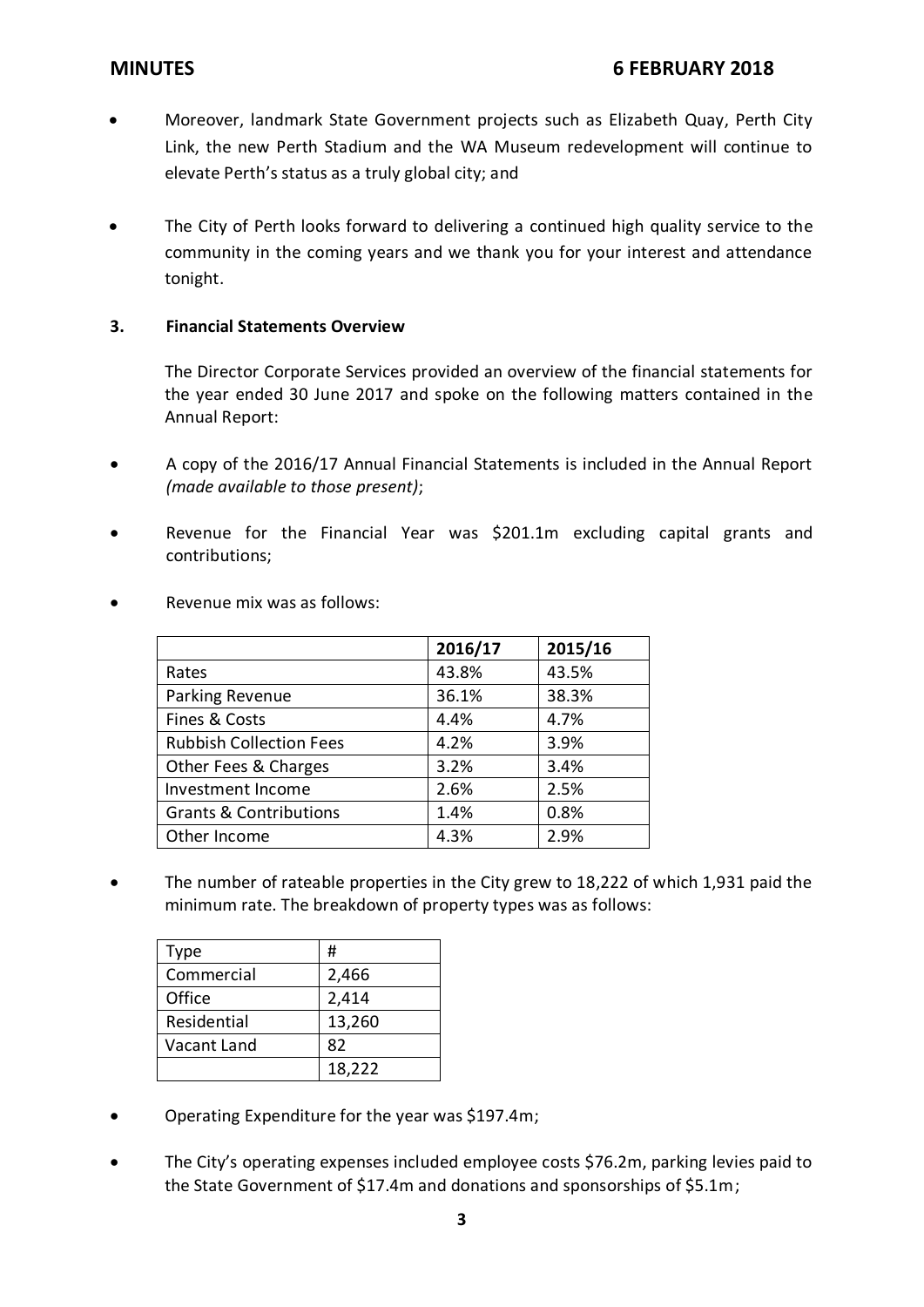- The net result for the year was a surplus of \$39.6m which included contributed assets of \$32.5m as a result of boundary changes legislated in the City of Perth Act. Excluding this adjustment, the surplus was \$7.1m;
- The balance sheet net assets increased to \$1.37 billion for 2016/17;
- The City's reserves increased by \$5.0m to \$93.2m. The reserves figure included the asset enhancement reserve \$28.8m, parking facilities development reserve \$22.3m and the parking levy reserve \$17.7m;
- Fixed Asset additions for the year were \$25.3m;
- The City's Fixed Assets were valued at over \$1.26 billion;
- The amount owing for rates debtors at the end of the year was \$281,242 which is 0.3% of rates revenue;
- The City had liabilities of \$11.5m for employee benefits at 30 June 2017 a \$1.3m reduction from the previous year; and
- The City had a net cash inflow of \$18.3m for the year.

### **4. General Business**

The Chief Executive Officer provided an outline of the procedure for submitting questions to Council. There were two questions received on notice:

## **Question 1 from Jane Boxall of Nedlands**

### **Question:**

As Hollywood is already overwhelmed by through traffic and public parking on residential streets in relation to the huge QEII Health Campus and staff and visitor avoidance of the unreasonably high parking fees on the QEII site, has the City developed a traffic and parking strategy to cope with the imminent opening of the Perth Children's Hospital, such as exists around residential areas north of the CBD where many areas are zoned local resident parking only.

### **Response:**

The City understands that residents are concerned about traffic management and parking around the QEII and Perth Children's Hospital. These facilities are of State significance and will continue to attract a number of staff and visitors to the City.

The City is continuing to work towards implementing its Transport Strategy to ensure an integrated approach is achieved. This includes public transport; walking and cycling; as well as road and parking facilities for cars.